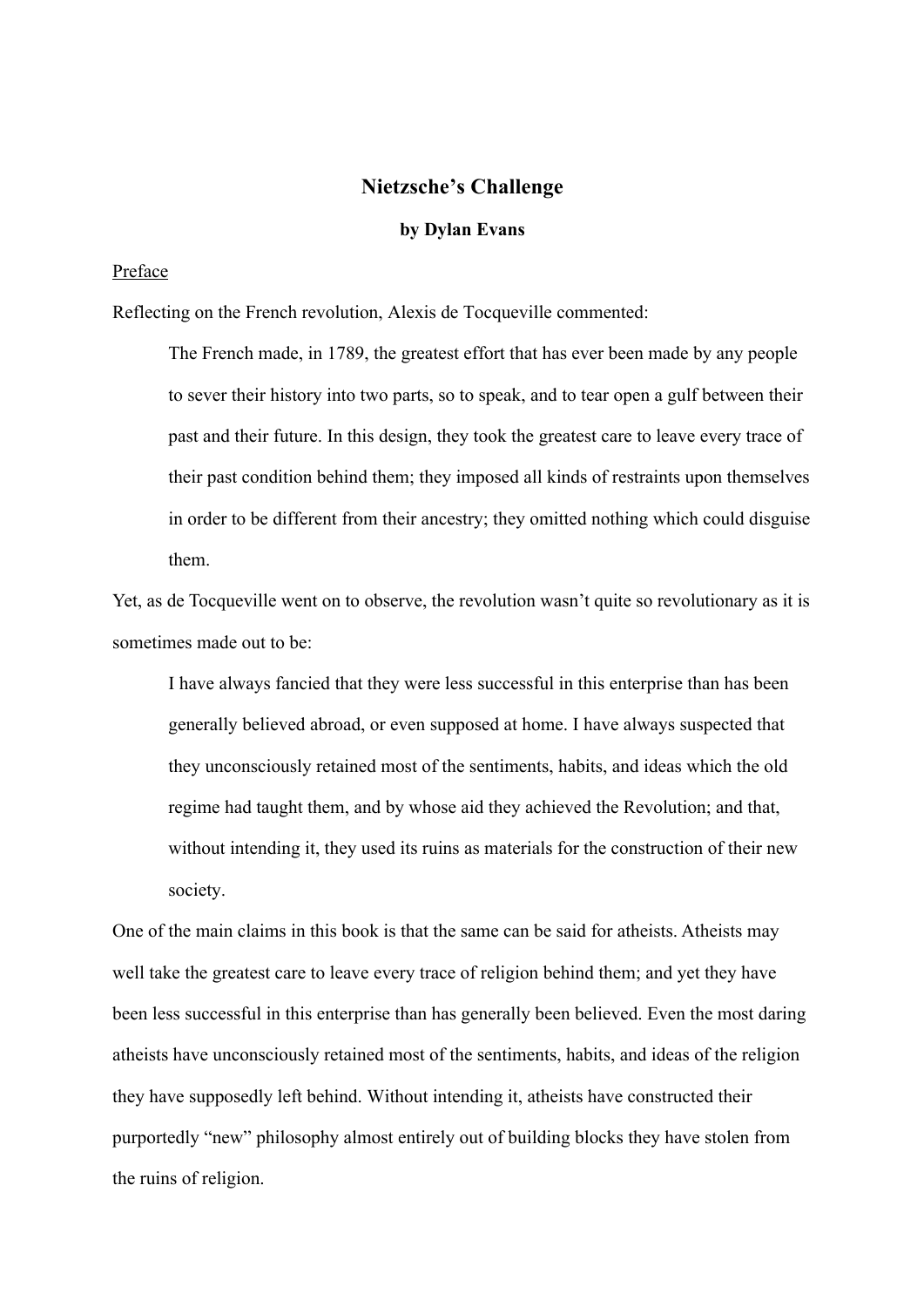For over a thousand years, human equality, social justice, world peace and community leadership were regarded by most Europeans as core Christian values. These values were all derived directly from the Old Testament and the teachings of Jesus. It seems more than a mere coincidence that most European atheists today cherish the very same values. Perhaps I am just naturally suspicious<sup>1</sup>, but I can't help raising an eyebrow when I hear these enlightened beings claiming to have independently rederived these values from pure reason and universal ethics. Such a concurrence between pure reason and the New Testament would be appear to be almost a miracle in itself.

To be fair, many European atheists have acknowledged their debt to Christianity. Even Richard Dawkins, who seems to pride himself on making the most ill-tempered attacks on the Christian religion, has described himself<sup>2</sup> occasionally as a "cultural Christian." Yet few atheists seem to realise the devastating consequences that this debt entails for the purported rationality of their secular worldview. If atheists reject the Christian idea of God because they think it is irrational, then they must also reject Christian values - unless, of course, they happen to deduce similar values from entirely rational and non-Christian premises. One or two contemporary atheists - notably Sam Harris - have attempted to peform the latter feat, but (as I will show later) none has succeeded.

The first person to point out the inconsistency of rejecting the Christian God while clinging to Christian values was, of course, Friedrich Nietzsche. Nietzsche regarded this inconsistency as an appalling failure of nerve. The sophisticated bourgeouis of late nineteenth century Europe wanted to have his cake and eat it. He wanted to be both enlightened (i.e. an atheist) and respectable (i.e. a champion of human equality, social justice, and world peace). Nietzsche thought this was both cowardly and short-sighted. Cowardly, because it was fear that seemed to prevent the bourgeouis from carrying atheism through to its logical

 $\overline{a}$ 

<sup>1.</sup> The phrasing and thought process in this and the following sentence is borrowed shamelessly from Mencius Moldbug: https://unqualifiedreservations.wordpress.com/2007/10/04/how-dawkins-got-pwned-part-2/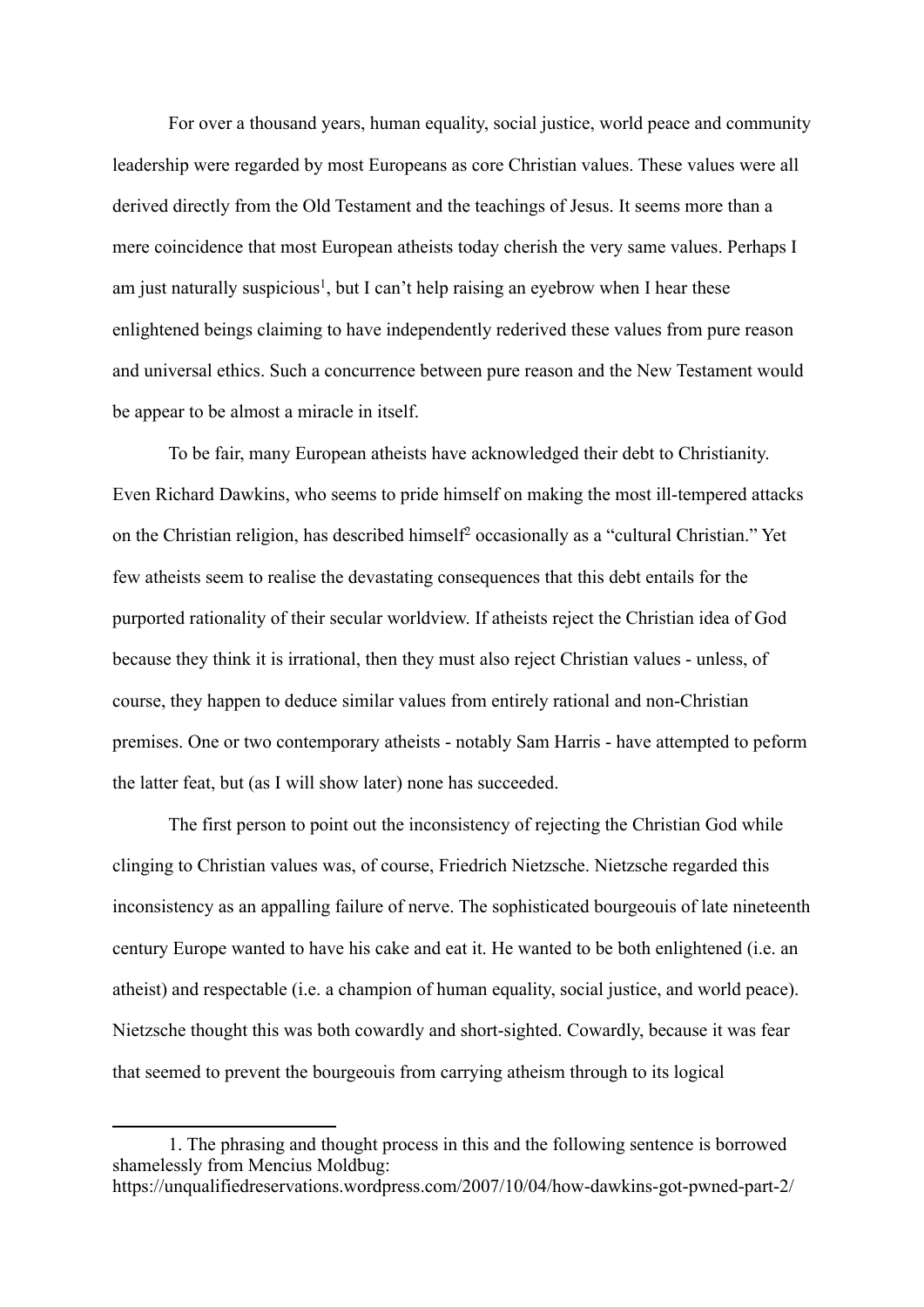conclusion. And short-sighted, because this compromise also failed to see how thoroughly Christian these values (human equality and so on) really were.

Nietzsche challenged his fellow atheists to rid themselves of every last vestige of Christianity, including all its pusilanimous values, and to construct an entirely new worldview in its place, with an entirely new set of values, untainted by any Christian remnant. It is a central claim of this book that nobody has yet succeeded in meeting Nietzche's challenge.

What does this failure tell us about ourselves? Does our inability to escape from the religious categories we have inherited from our ancestors mean that we are fundamentally religious creatures, doomed to remain forever in thrall to superstition? Or does it, perhaps ,refute the challenge itself, by a kind of *reductio ad absurdum*? Does it, in other words, suggest that Nietzsche was wrong to claim that "God is dead"? Does the poverty of atheism reveal the superabundance of religion?

 $\overline{a}$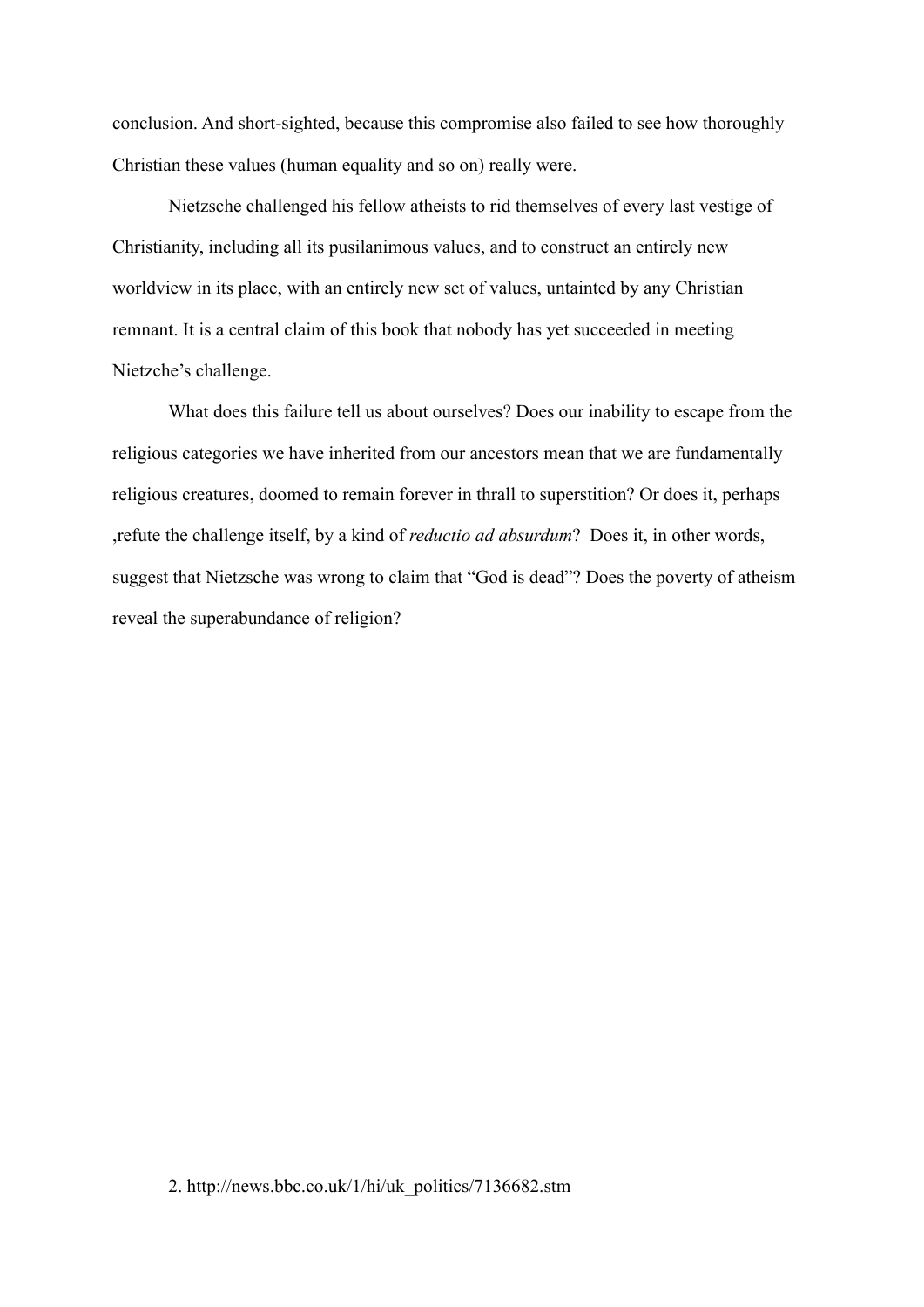#### Chapter One

#### Beliefs as memes

The term *belief* is one of those deceptively simple terms that proves remarkably hard to analyse. A vast philosophical literature has grown up around this term, and it is not my intention to delve into it here. With apologies to serious philosophers, I will sidestep this debate and content myself with a rather simplistic approach, though it is one that is broadly in line with the contemporary philosophical mainstream. In the terminology of contemporary philosophy, I will adopt a representational approach to belief, according to which a belief is a kind of proposition that plays a certain role in someone's mind. In other words, to say that someone believes that snow is white is to say that there is something like the sentence "snow is white" in that person's mind.

Throughout this book, however, I will generally talk not about beliefs but about memes. A meme is not quite the same thing as a belief, but it is quite similar. The word was coined by the British evolutionary biologist Richard Dawkins to refer to ideas, behaviours, or styles that can spread from one person to another by means of writing, speech, gestures, rituals, and forms of cultural transmission. Dawkins cites melodies, catchphrases, fashion, and the technology of building arches all as examples of memes.

It should be clear from these examples that memes are not limited to beliefs. A melody is certainly not a kind of belief, but it can be passed on from one person's mind to another by humming it. Most of the memes I will discuss in this book are, in fact, beliefs, but I still prefer to talk about memes because the word has by now become a term of art, and is used by some of the writers whose work I will draw on heavily in what follows.

Some of these writers regard memes as cultural analogues to genes in that they selfreplicate, mutate, and respond to selective pressures. Others think the analogy with genes is misleading, and argue that it is more helpful to compare memes with viruses. On this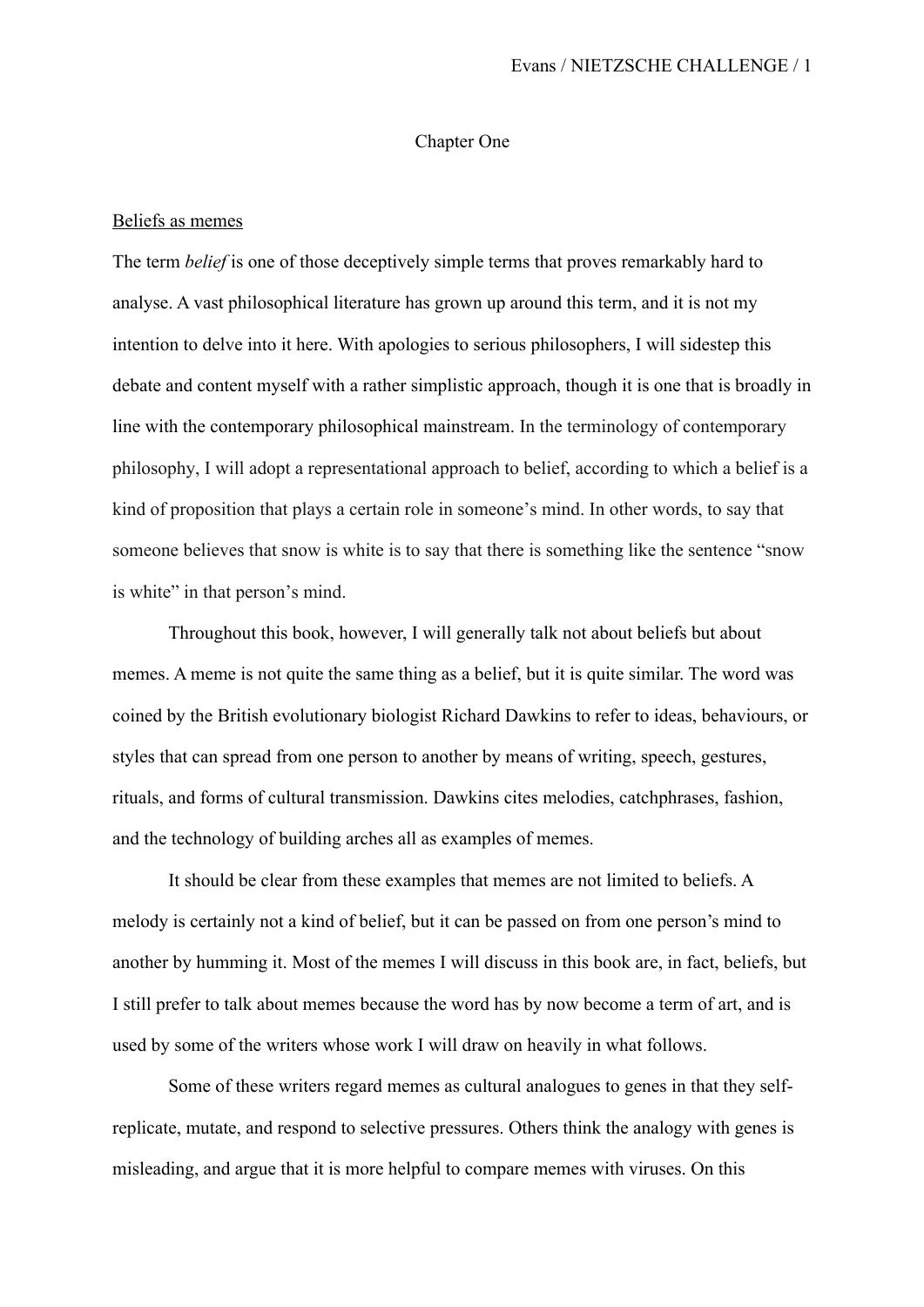account, brains are to memes what hosts are to viruses. Memes that propagate less prolifically may become extinct, while others may survive, spread, and (for better or for worse) mutate. Memes that replicate most effectively enjoy more success, and, like certain viruses, some memes may replicate effectively even when they prove to be detrimental to the welfare of their hosts. In other words, beliefs do not have to be true or useful to replicate.

Just because belief in God is a very successful meme does not mean, therefore, that this belief is true, nor that it is necessarily beneficial to the believer. It may be or it may not be; calling it a meme does not entail taking a stand either way on these issues. It merely directs our attention to the evolutionary history of the belief in question.

#### Menomes and memeplexes

Just as the many genes that are found in a single organism together constitute that organism's *genome*, so we may say that the many memes that are found in a single mind together constitute that a kind of *mental genome* or *menome*.

And just as we talk about *the* human genome, so we can also talk about *the* human menome. Both of these concepts are abstractions, as is *the* human body. *The* human body doesn't actually exist anywhere as a tangible physical object. No individual human being ever had a body that looked exactly like the "ideal" body depicted in textbooks of anatomy. The human body depicted by anatomists is a kind of composite formed by averaging over all individual human bodies.

In the same way, the human genome is a composite formed by averaging over all individual human genomes. No individual human possess a genome that is identical in every way to the idealised genome that has been mapped by the Human Genome Project. This abstraction represents the broad parameters within which individual genomes vary.

It is in this sense that we can also talk of the human menome. The human menome doesn't exist in anyone particular head, and nor does it exist as some kind of Platonic form,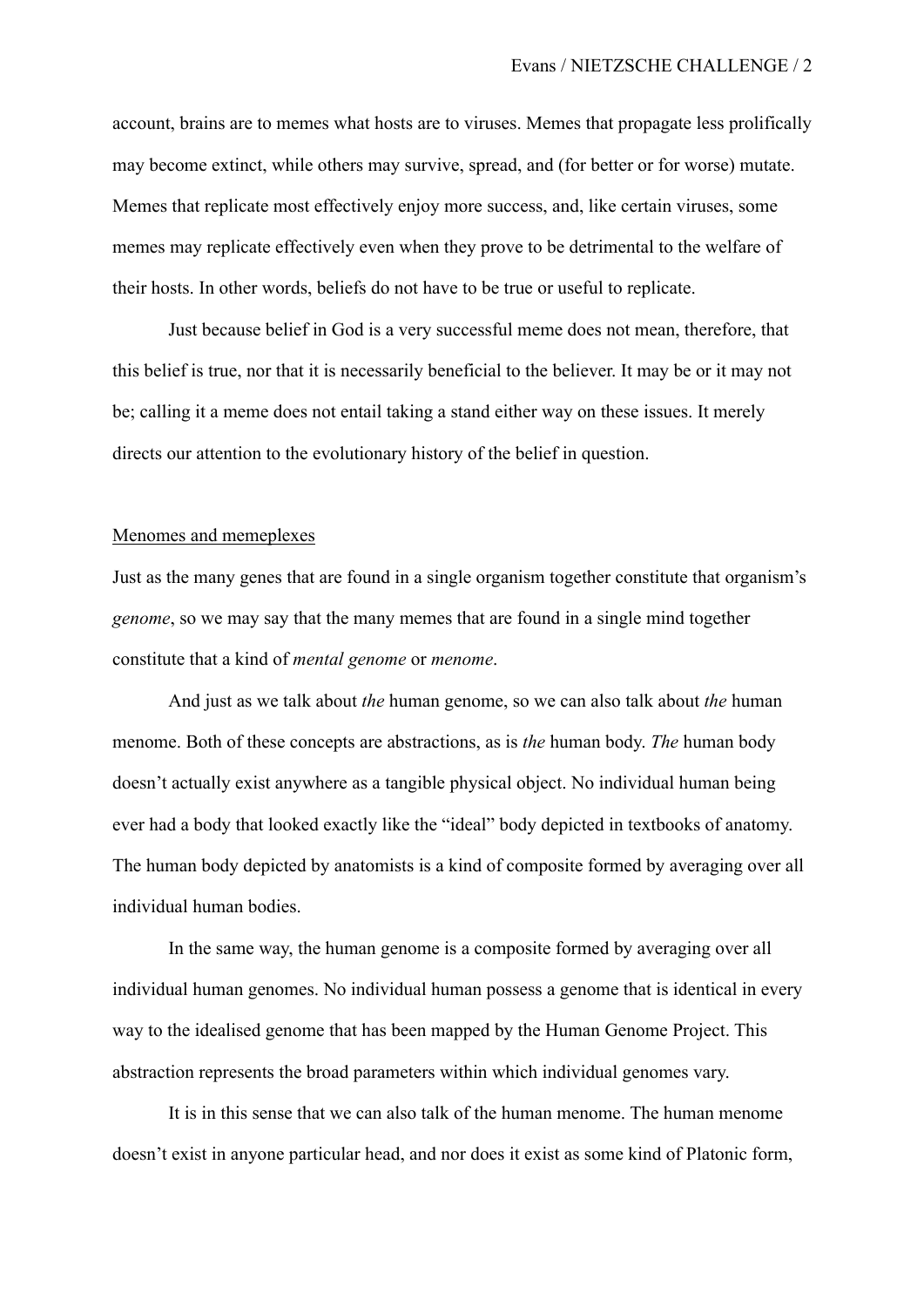"out there" in the world.

#

# Relate this to the debate between realists and nominalists about universals vs particulars.

#

Like genes, certain memes tend to group together. This may result from a variety of causes, the most common of which is that certain ideas are often presented as part of a single package or belief system. For example, the idea that Jesus was the son of God is often presented as part of a single belief system that also includes other ideas such as that Jesus was resurrected three days after he died, and that he later ascended into heaven. This belief system is usually called Christianity.

To use the terminology of the previous section, in which the word *meme* was introduced as an analogous term for *belief*, we may introduce the term *memeplex* as an analogous term for a *belief system*. In both cases, the terms are analogous, and not exact equivalents. The term belief system suggests a fairly complex set of logically related beliefs. A memeplex, on the other hand, may be very simple, consisting of perhaps as little as two or three memes, and there need not be any logical relationship between these memes. In England, it is common to add salt and vinegar to chips (that is, to what the Americans call *French fries*). The two memes **<It's good to add salt to chips>** and **<It's good to add vinegar to chips>** together form a very simple memeplex, but this hardly qualifies as a belief system. The more memes there are in a given memeplex, the more plausible it is to regard it as a belief system. If the memeplex is very large indeed, it may even be appropriate to call it a *worldview*.

Like the gene complexes found in biology, memeplexes are groups of memes that are often found together in the same individual. Like *the human menome*, the term *memeplex* is an abstraction. It is not the case that everyone who ever believed that Jesus was the son of God also believed that Jesus ascended into heaven. Just because the first of these memes is to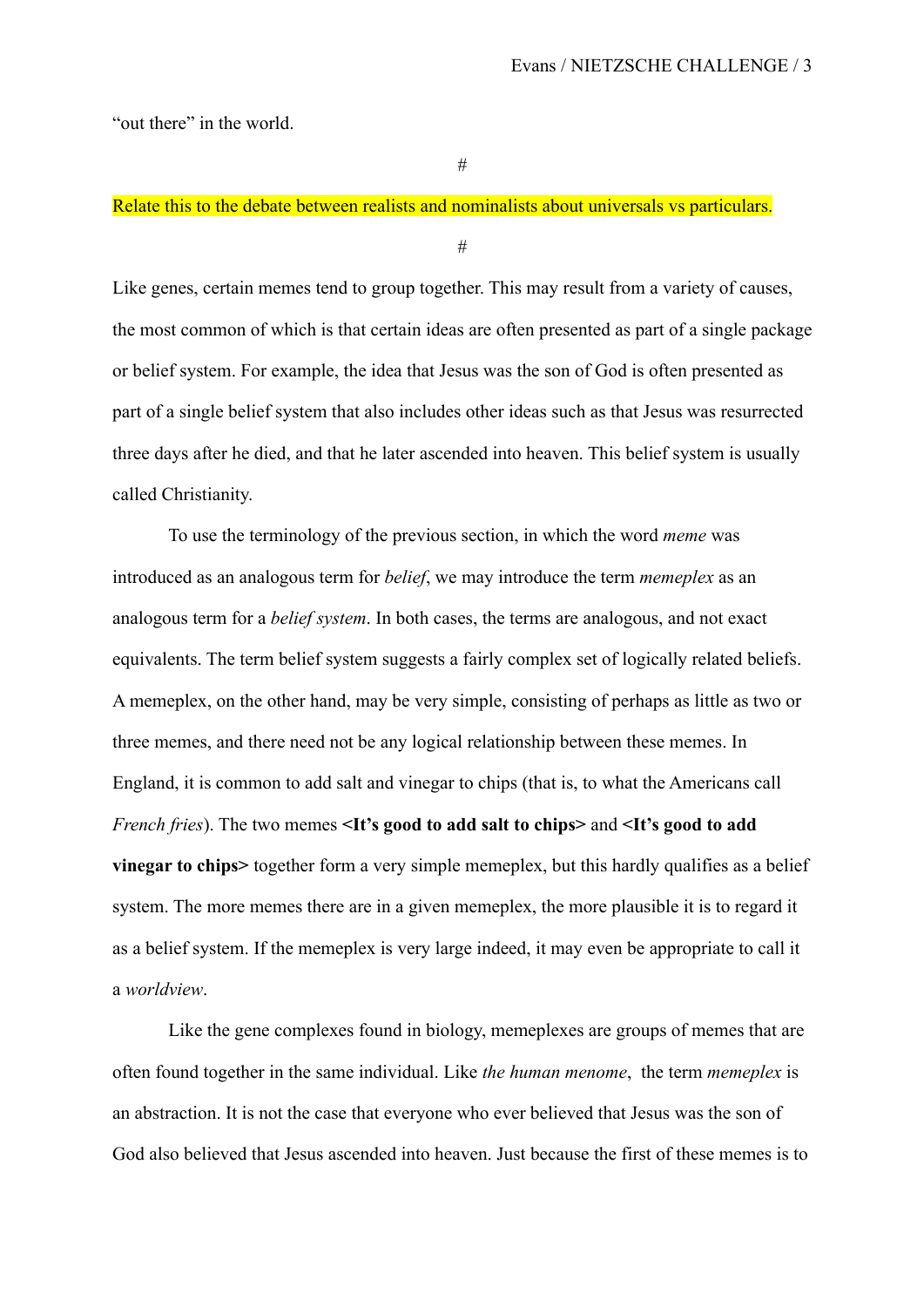be found in someone's menome, it does not necessarily follow that the second will also be found there. Nevertheless, these two memes occur together often enough to regard them as part of the same memeplex - namely, the one we call Christianity.

There may be many different memeplexes in a given menome. The same person may be both a Christian and a socialist. In other words, both the Christian memeplex and the socialist memeplex are to be found in that person's menome.

Not all the memes in a given menome form part of a memeplex. Many, perhaps most, of the beliefs in any given mind stand alone as "free-floating beliefs," unattached to any belief system. My belief that I have a sister called Charlotte is not part of any more comprehensive set of beliefs. To the best of my knowledge, there's no such thing as *Charlottism*.

#### Memetic phylogeny

Gene complexes evolve. So do memeplexes. And so we may construct family trees for memeplexes, just as we do for gene complexes. In so doing, we can use the same terminology that biologists use when constructing their tree diagrams. It may be helpful to review some of this terminology before proceeding any further.

#

1. In biology a **taxon** (plural: *taxa*) is any named group of organisms - eg fish, mammals, primates etc. For the purposes of our discussion here we will define a **memetic taxon** as any named group of **memeplexes** (*not* menomes) - eg feminism. There are many kinds of feminism; when the word is used in the singular it must therefore be understand as referring to all such varieties. Feminism is thus the name of a taxon - namely, the set of memeplexes that include the belief that women deserve to have the same opportunities as men etc.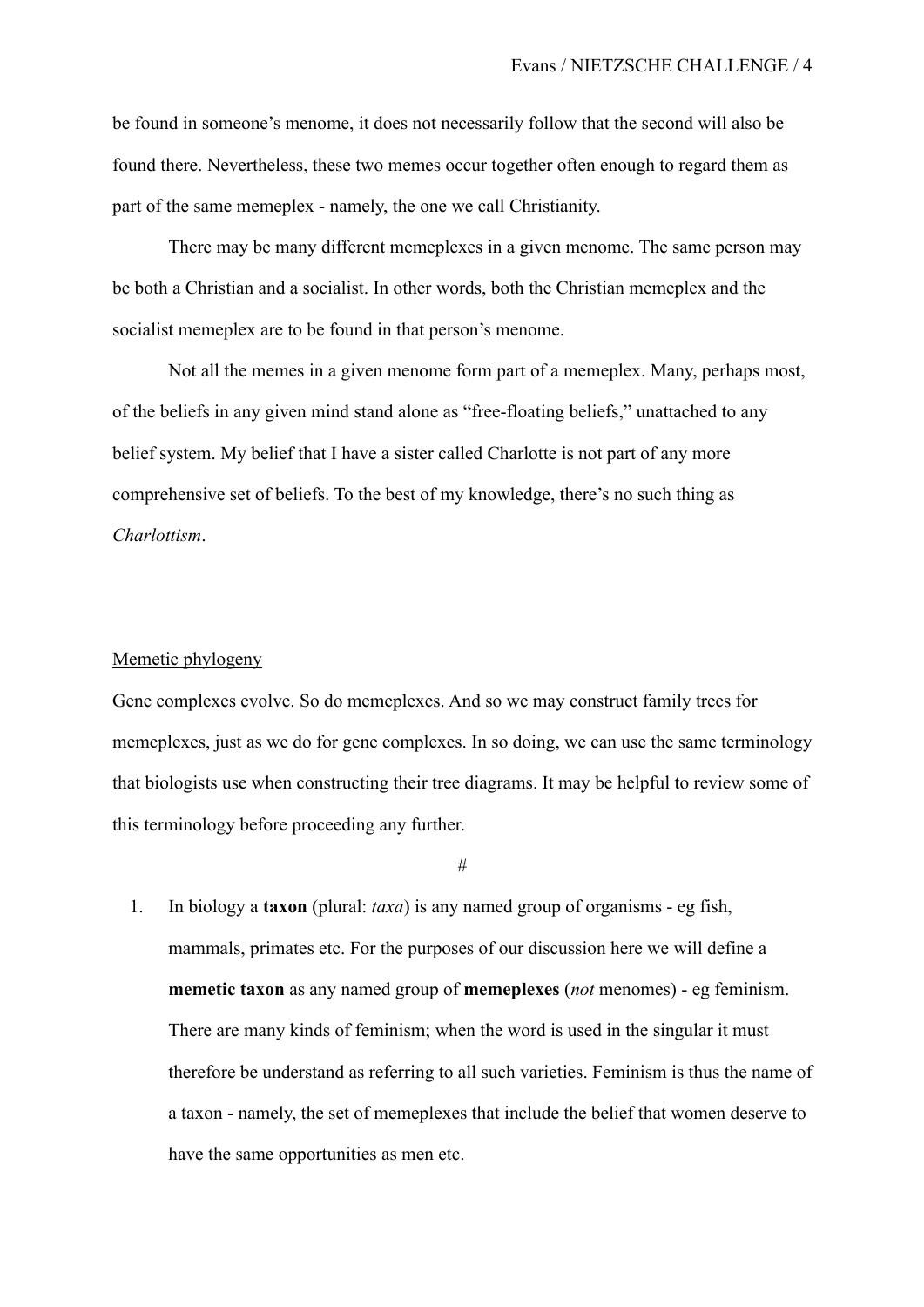2. A taxon is **monophyletic** when it includes the last common ancestor of all of its members and all of the descendants of that most recent common ancestor.

#

I also want to introduce an idea which I will call the **Darwinian principle of naming**. This principle states that the best label for a monophyletic taxon is one that reflect the distinctive nature of the last common ancestor shared by all members in that taxon.

#

Let's illustrate all this with a few diagrams....



This diagram represents a fragment of the tree of life. **A** stands for the last common ancestor of all the species at the terminal nodes (Homo Sapiens, Pacific Gull, etc.). This longextinct species lived some 350 million years ago in terrestrial environments already overrun with plant-life, insects and land-walking amphibians. They were stout ribbed grounddwelling creatures with slender bodies of about 20 centimeters from nose to tail-tip. They were covered in thick dermal plates and probably resembled certain species of insectivorous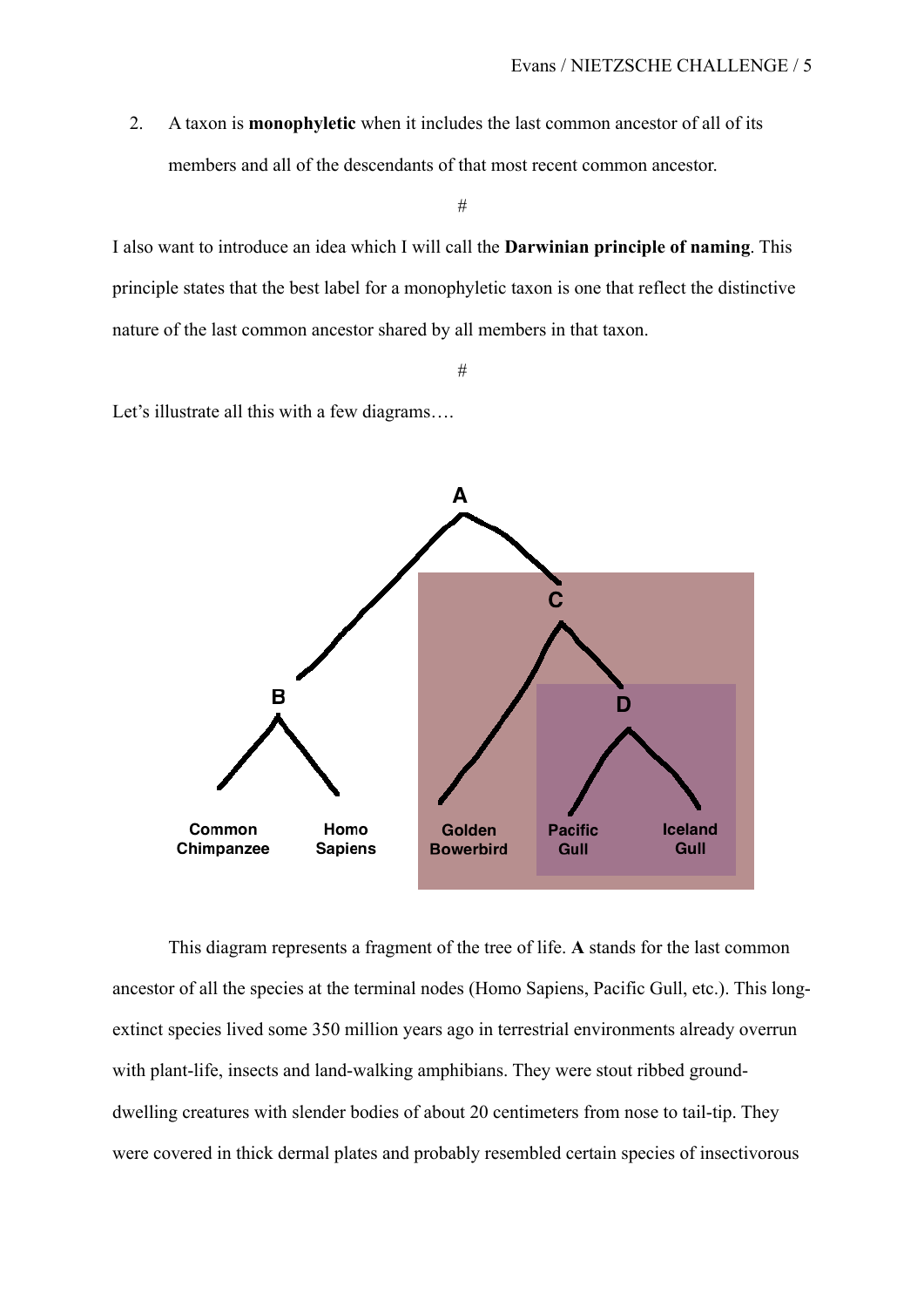terrestrial lizards that exist today. This was the first vertebrate to lay its eggs on land, as opposed to earlier vertebrates which typically laid their eggs in water. Animals with this trait are referrred to by biologists as amniotes. Hence, by the **Darwinian naming system** discussed above, all the species in this diagram count as amniotes. According to this naming system, even humans and chimpanzees count as amniotes, even though neither of these species lay eggs (either in water or on land). Laying eggs on land is an ancestral trait of all amniotes. Various species of amniote no longer possess this trait, but they are still classed as amniotes because they are members of the monophyletic group that includes all the species that do lay their eggs on land.

By the same principle, humans and chimpanzees are both classified as great apes, since they are members of the same monophyletic group whose last common ancestor is designated by the letter B in the diagram.

Again by the same principle, all the species contained within the lighter-shaded box, including C, D, the golden bowerbird, the Pacific gull, and the Iceland gull, are all classed as birds, because they are members of the same monophyletic group whose last common ancestor is designated by the letter C , which stands for whichever species is the last common ancestor of all birds (the *Urvogel*). And all the species contained within the darker-shaded box (D, the Pacific gull, and the Iceland gull) are all gulls.

There was a time when people were reluctant to call regard humans as apes, even when they accepted that humans are descended from apes. Nowadays, however, the Darwinian naming is largely accepted in biology. The same cannot be said of the history of ideas. To see what I mean, let's try to trace the ancestry of a particular variety of atheism that I will call **Militant Atheism**.

#

What do I mean by the term Militant Atheism? **[Give an outline of Militant Atheism in this** section<sup>1</sup>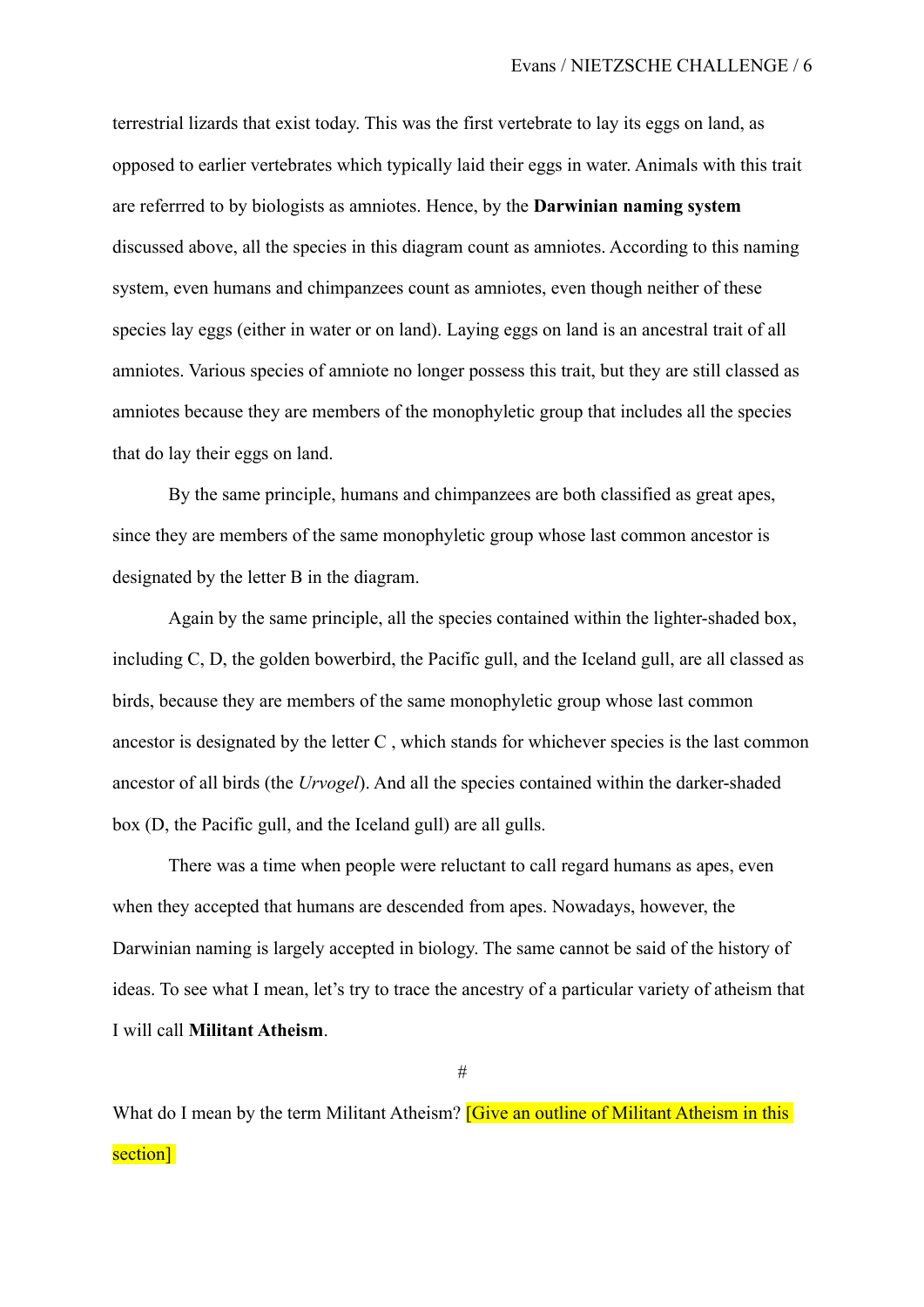The diagram below is a rough outline of the ancestry of the curious memeplex that I'm calling Militant Atheism.



This diagram represents a fragment of the tree of human memeplexes. **A** stands for the last common ancestor of all the species at the terminal nodes (Orthodox Catholicism, Militant Atheism, etc). This long-extinct species lived some 500 years ago in Western Europe. Historians generally refer to it as Medieval Latin Christianity. Hence, by the **Darwinian naming system** discussed above, all the species in this diagram count as forms of Medieval Latin Christianity. According to this principle, even Militant Atheism is a form of Medieval Latin Christianity, even though it lacks many of the ancestral traits characteristic of its religious forebear, such as belief in the Christian God and in the existence of heaven and hell. Various species of Medieval Latin Christianity no longer possess these traits, but they are still classed as forms of Medieval Latin Christianity because they are members of the monophyletic group that includes all the species descended from A.

By the same principle, all the species contained within the lighter-shaded box,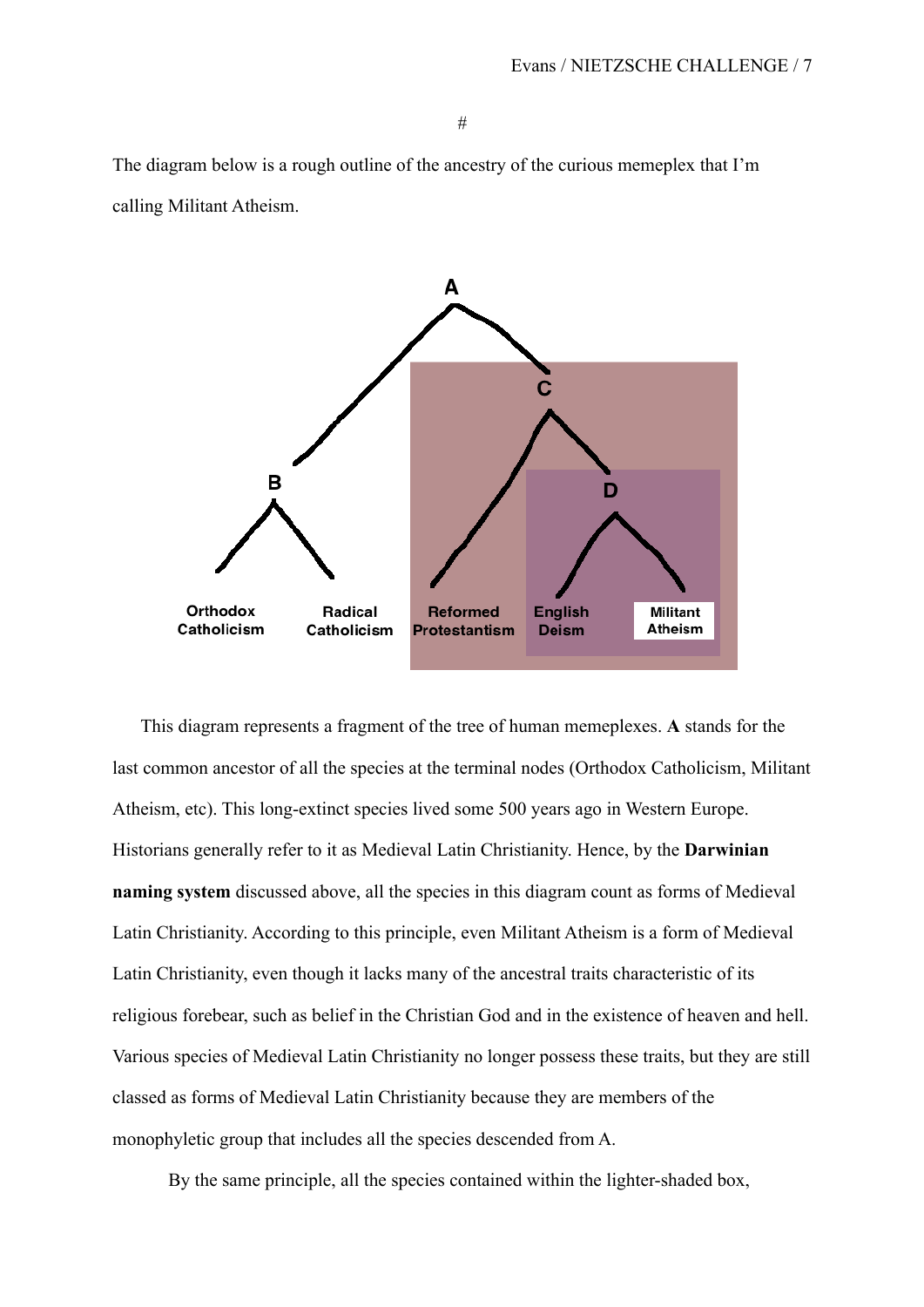including C, D, Reformed Protestantism, English Deism, and Militant Atheism, should all be classed as forms of Calvinism, because they are members of the same monophyletic group whose last common ancestor is designated by the letter C , which stands for Calvinism. And all the species contained within the darker-shaded box (D, English Deism, and Militant Atheism) are forms of deism because they are members of the same monophyletic group whose last common ancestor is designated by the letter D , which stands for deism.

Just as there was a time when people were reluctant to regard humans as apes, even when they accepted that humans are descended from apes, so there may be many people today who are reluctant to regard Militant Atheism as a form of Christianity. Yet just as the Darwinian naming sytem is nowadays largely accepted in biology, it is to be hoped that it may also soon become commonplace in the history of ideas.

To be more precise, we may regard Militant Atheism as a form of **nontheistic Christianity3**. Now, some people may object to this way of speaking, on the grounds that belief in God is an essential component in the Christian belief system. Yet this is to adopt a distinctively *non-Darwinian* naming system - one which defines taxa, not in terms of their ancestry, but in terms of some supposedly essential traits. Let's call this the **Linnaean naming system**. If we adopt a Linnaean approach, we might define birds as, say, *flying creatures with feathers*. This definition takes flight and feathers to be regarded essential traits of birds. The ability to fly and the possession of feathers are both necessary conditions for something to be a bird. According to this approach, if a creature can't fly, it can't be a bird. Ergo, penguins are not birds. For various reasons, biologists no longer think it's useful to define species in this way. I am suggesting here that historians of ideas should follow biologists in this respect.

If you accept my suggestion, and adopt a Darwinian naming system when discussing the history of ideas, it makes perfect sense to regard Militant Atheism as a form of nontheistic

 $\overline{a}$ 

<sup>3.</sup> I owe this term to Mencius Moldbug: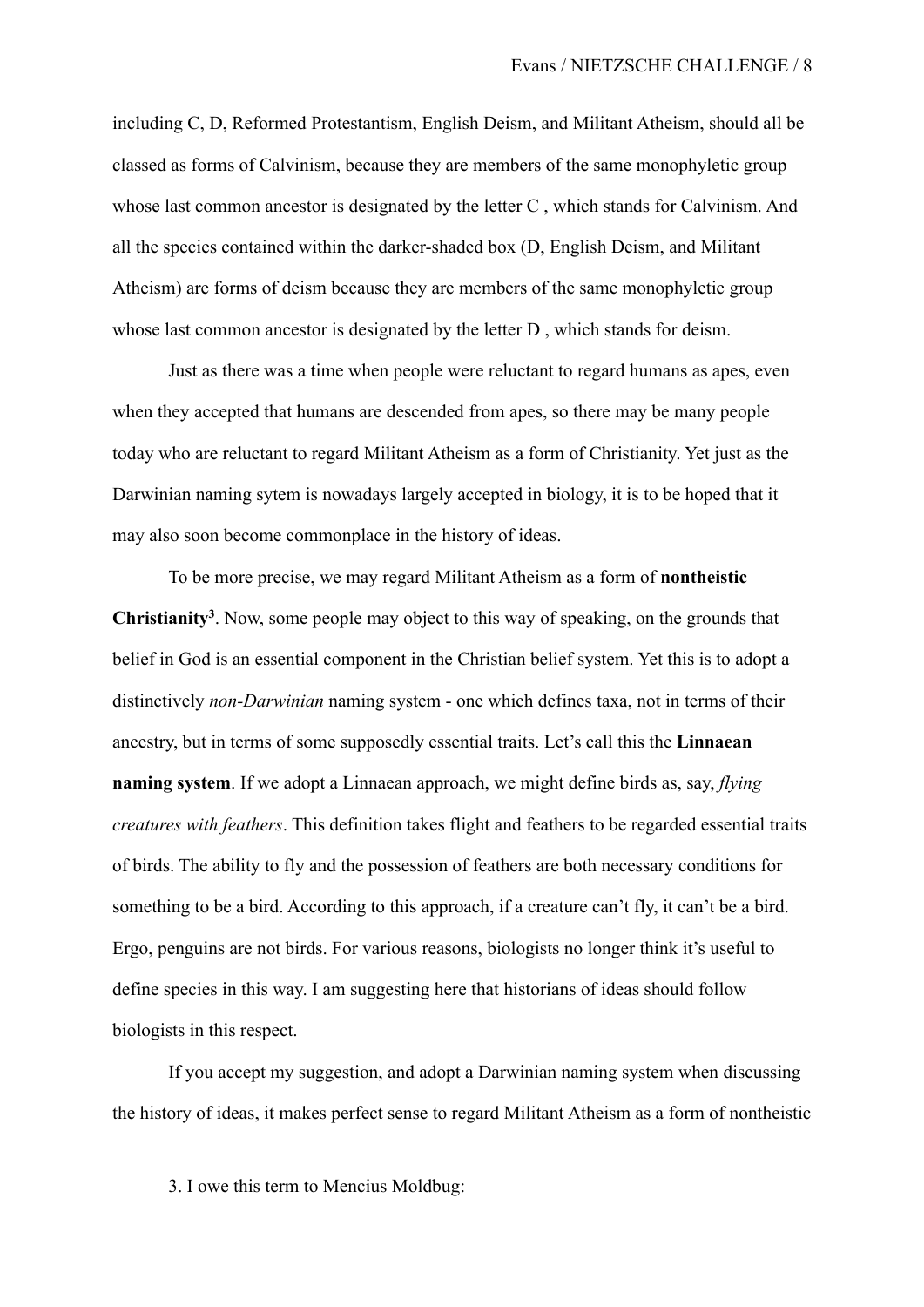Christianity. As Mencius Moldbug argues<sup>4</sup>:

The concept of *nontheistic Christianity* is not, as most readers would probably assume at first glance, self-contradictory or meaningless. This is very easy to see. In the biological analogy, *nontheistic Christianity* is a phrase in the same class as *flightless bird* or *bipedal tetrapod*. The adjective in this phrase is morphological, the noun is taxonomic. There is no contradiction at all.

Penguins are birds because they are members of the same monophyletic group whose last common ancestor was also a bird. This ancestral species could fly, but some of its descendants lost the ability to fly, and the penguin is descended from one such lineage. It is therefore rightly regarded as a kind of flightless bird. In the same way, the term *nontheistic Christianity* can describe any tradition in the Christian clade in which the ancestral God theme has been replaced by the derived theme of atheism or agnosticism.

Note the similarity between this approach to the history of ideas and what Nietzsche called **genealogy**, as in *The Genealogy of Morals*.

https://unqualifiedreservations.wordpress.com/2007/10/04/how-dawkins-got-pwned-part-2/ 4. https://unqualifiedreservations.wordpress.com/2007/10/04/how-dawkins-gotpwned-part-2/

 $\overline{a}$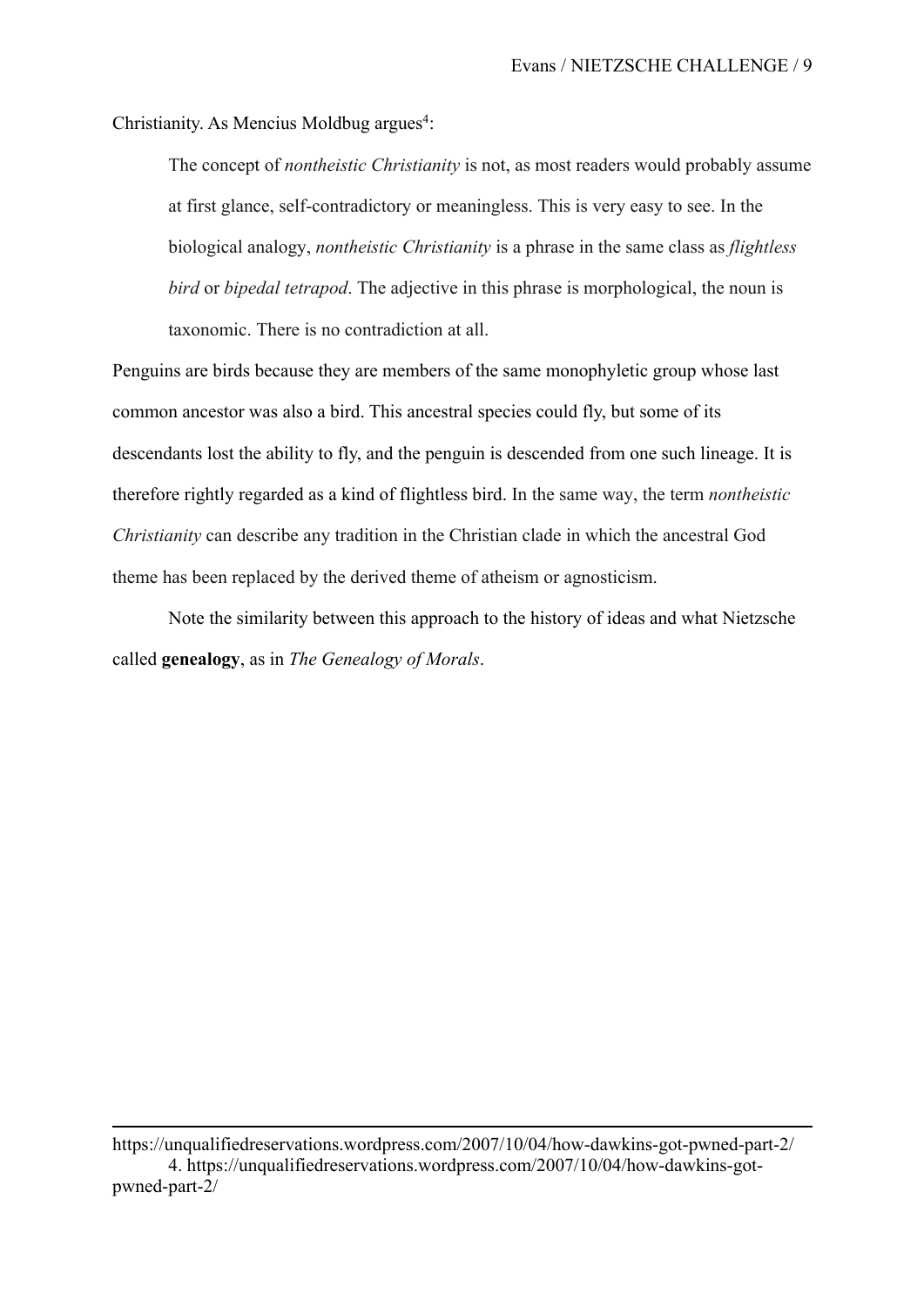#### Chapter Two

## Independent origins

See John Gray - *Seven Kinds of Atheism* (2018)

## What origins have in common

In each atheist tradition, the first atheist is a lone mutant in a community of believers.

It follows from this that it is impossible to be a "naive atheist." Those who claim to be naive atheists are being disingenuous - eg. Jonathan Miller.

#### How origins differ

The importance of phylogeny in atheism. This follows from the previous remarks about the "osmotic" acquisition of most beliefs.

Why this matters - because the considerations discussed in the chapter on Changing your mind suggest that many (perhaps most) of the surrounding beliefs, which are thoroughly Christian, may remain in the atheist memeplex long after deletion of the God-meme, undisturbed by this change and unreflectively adhered to, even when they depended on the God-meme for their logical support. Like the fine hair on human forearms, an aspect of our chimpanzee ancestry that we have retained long after deleting/modifying many other aspects of this ancestry.

This idea lies at the heart of Nietzsche's challenge. Various thinkers have written about this idea in recent years, including:

- 1. Douglas Murray
- 2. Charles Taylor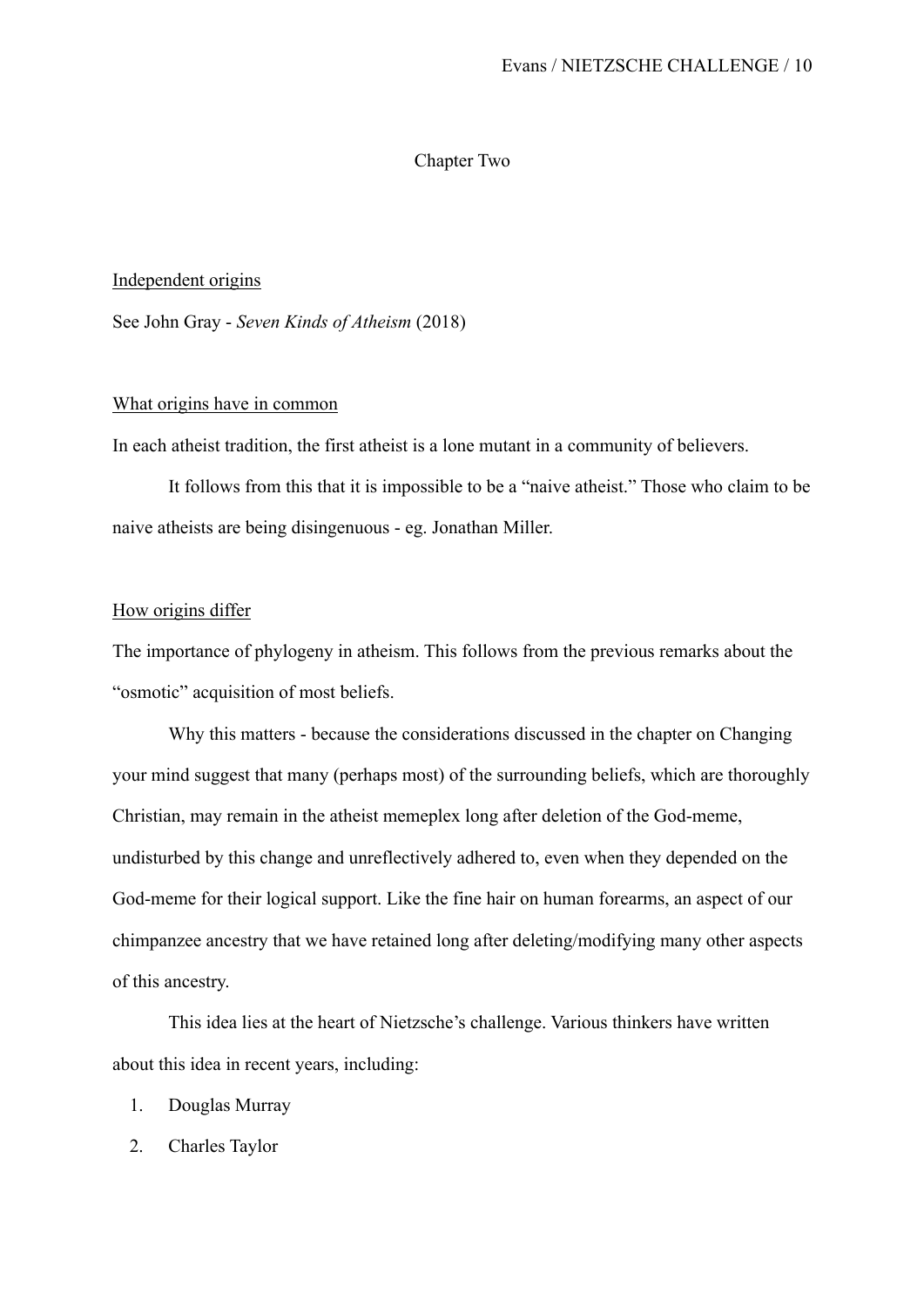- 3. Curtis Jarvin
- 4. John Gray

Nietzsche was the first to notice this, and to recognise its importance.

## Christianity without God

The Christian phylogeny of the following belief systems is clear from their retention of many Christian ancestral traits:

- 1. Liberal humanism (eg. US constitution)
- 2. Jungian psychoanalysis
- 3. Marxism (eg. USSR, China today)
- 4. Militant Atheism

As explained above, if we adopt a Darwinian naming system when discussing the history of ideas we must regard all these four belief systems as forms of Christianity. To be more precise, we may regard them as forms of **nontheistic Christianity**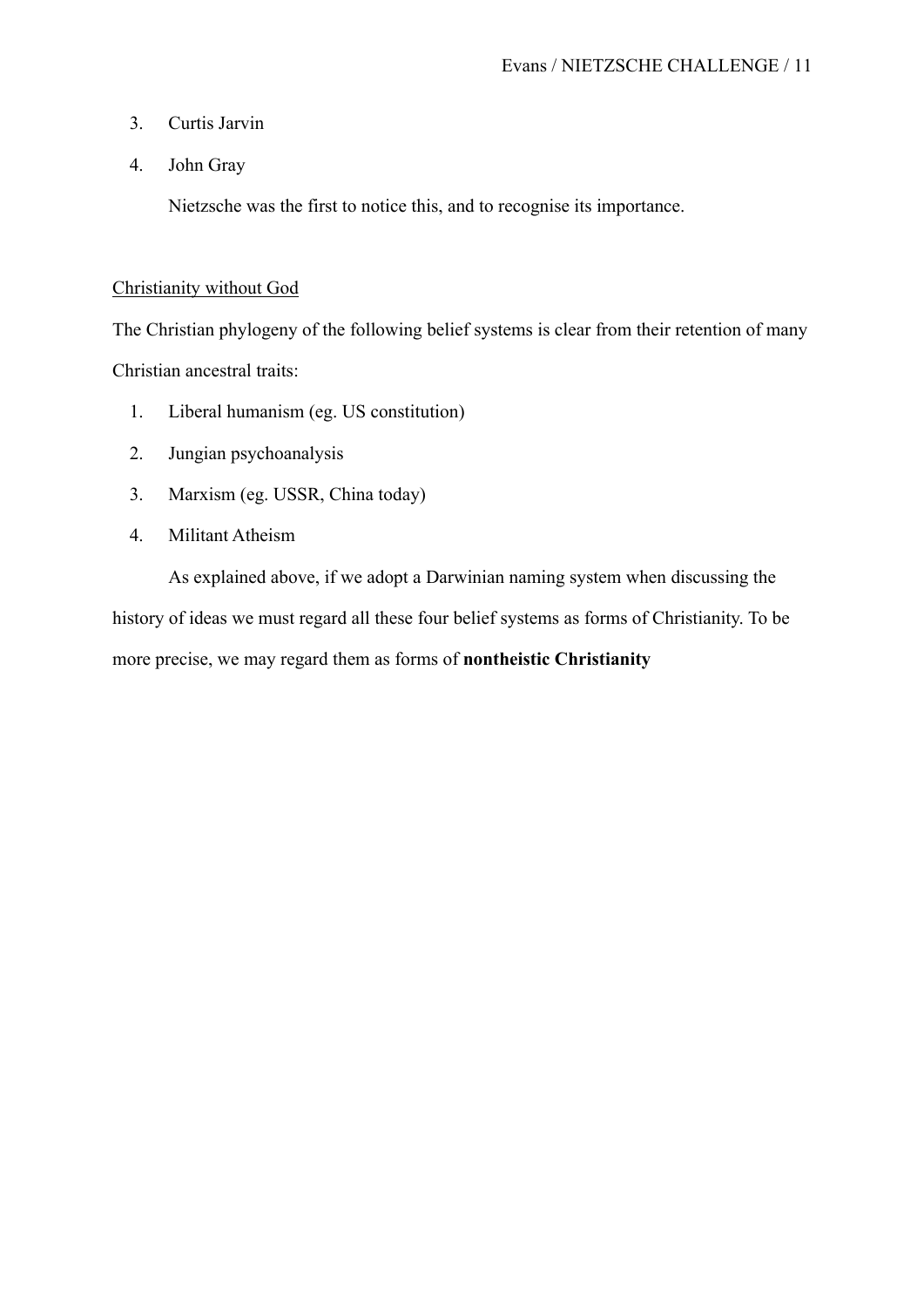## Chapter Three

Let's look at one particular kind of atheism that has received a lot of attention in the past few decades. I'll call it **Militant Atheism**.

This kind of atheism originated as a mutation in a very specific kind of Christianity namely, the kind promulgated by the English Dissenters of the seventeenth century.

Let's try to reconstruct the phylogeny of Militant Atheism by looking at some of its most important ancestors and the traits that it has derived from them:

- 1. Medieval Latin Christianity (ca 1500)
- 1. English Puritanism (ca 1630)
- 2. English Dissenters (ca 1650)
- 3. English Deism (ca 1700)

#

In tracing this phylogeny I have drawn heavily on the work of Charles Taylor and Mencius Moldbug.

#### Medieval Latin Christianity

Now let's trace this phylogeny in more detail, looking at each species in turn. I'm going to identify the memeplex that I'm calling Medieval Latin Christianity (henceforth MLC) with a type species that existed around 1500 AD. MLC was a complex memeplex, consisting of hundreds of memes, and I have no intention of attempting to list all of them. Instead, I have selected eighteen of those that are most relevant to the discussion here. These are listed in the box below:

### **Memeplex1: Medieval Latin Christianity (ca 1500)**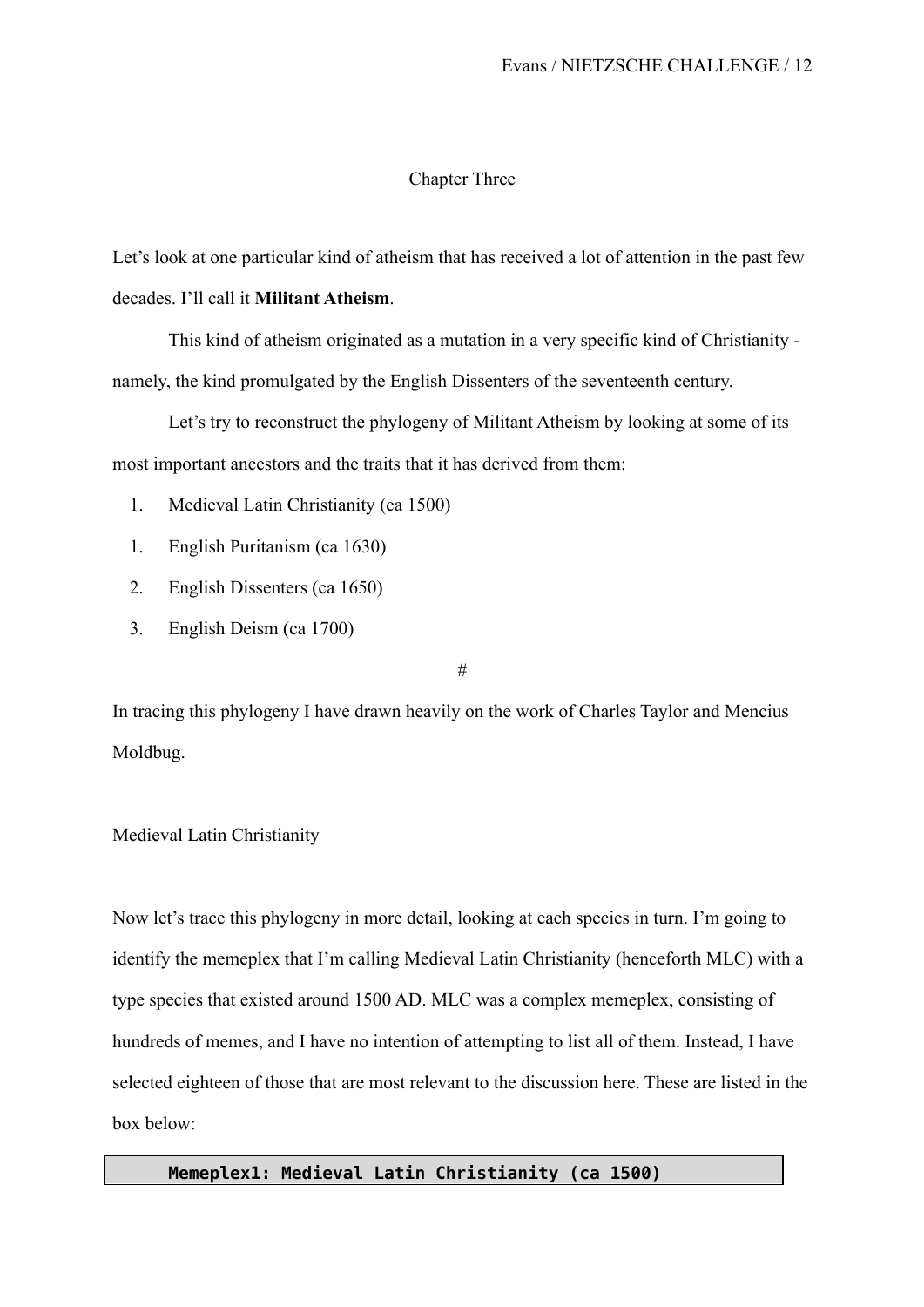1. God exists. 2. God intervenes in human history 3. After they die, some humans will go to a place called heaven and others will go to a place called hell. 4. Acceptance of anti-structure 5. Equality of all humans 6. Sharing (fair distribution of goods) 7. Fraternalism (the universal brotherhood of man)

Let's say a few words about these memes.

**Meme 1: The existence of God**

**Meme 2: Providence**

**Meme 3: Heaven and Hell**

**Meme 4: Anti-structure**

**Meme 5: Equality** 

**Meme 6: Sharing** 

**Meme 7: Fraternalism** 

It was virtually impossible for atheism to gain a foothold in Western Europe as long as MLC remained the dominant memeplex . A number of seismic shits in the ideological landscape had to occur before it became remotely plausible for to deny the existence of God. These shifts, which will be outlined in the following sections, involved a series of mutations in the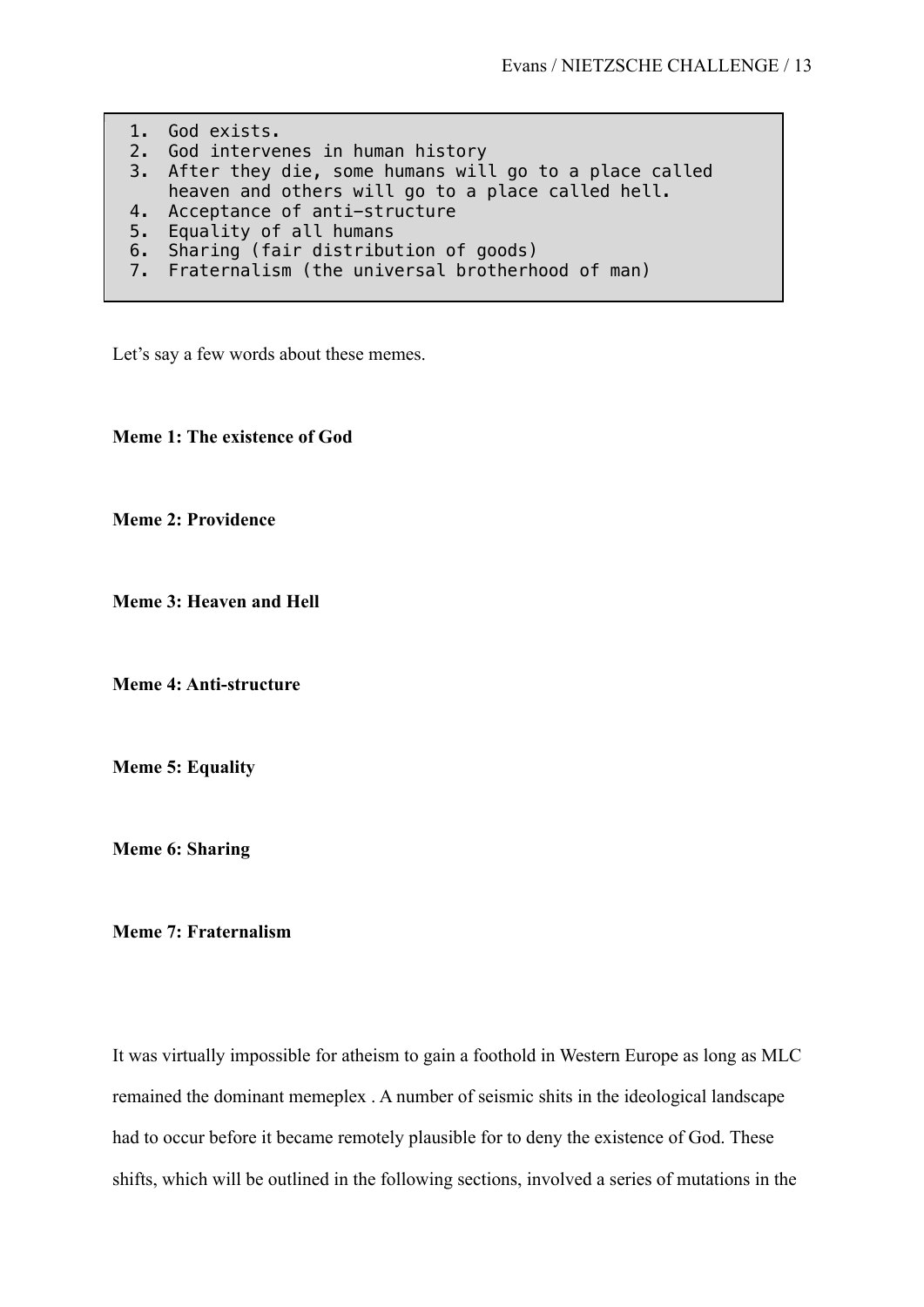MLC memeplex whose cumulative effect was to render disbelief in God in 1800 a far less threatening idea than it would have been three centuries before.

For an inhabitant of Europe in 1500 to contemplate a world without God would have been utterly devastating. It would have called into question a large number of ideas that gave his life meaning and purpose, including not only belief in the afterlife, but also a whole host of ideas and practices related to life in this world, such as the values of **sharing** and **fraternism** and the many rituals and customs that structured his everyday life.

The role played by belief in God (meme 1) in the MLC memeplex was akin to the role played by the keystone at the apex of a vault. The keystone locks all the other stones in the vault into position, allowing the vault to bear weight. Remove the keystone, and the whole edifice crumbles.

Or, to employ a different metaphor, the God meme occupied a place in the MLC memeplex analogous to that occupied by the figure of Jesus in *The Last Supper* by Leonardo da Vinci. Imagine that, each night, a painter sneaks into the Convent of Santa Maria delle Grazie and alters a small detail here and there, but without ever touching the figure of Jesus. Over the course of several months, the apostles are gradually transformed into the leading figures of the French Revolution: Peter becomes Danton, Judas becomes Napoleon, and Simon the Zealot becomes Robespierre. Eventually, Jesus will look rather out of place.

In the same way, the Protestant Reformation gave rise to a lineage of memeplexes that culminated in a worldview in which God looked equally incongruous. This worldview was English Deism, which thus served as a the vital precursor to Militant Atheism. Just as human beings could not have evolved directly from the shrew-like animal that was probably the first mammal, but only via a long series of intermediate species, each of which differed only slightly from the previous one, so Militant Atheism could not have sprung fully-formed from the womb of Medieval Latin Christianity, but required a number of intermediate steps before it could become even remotely conceivable.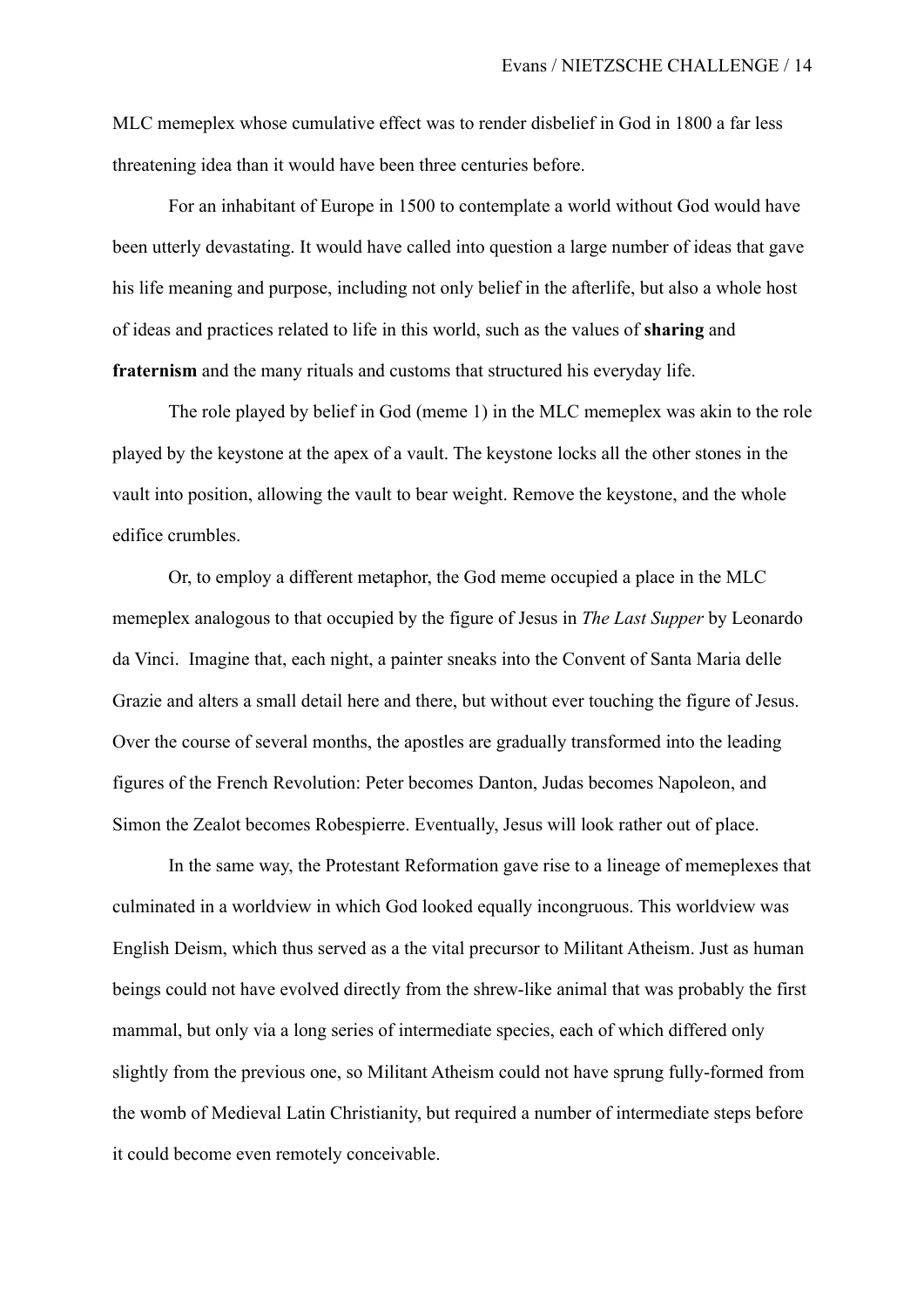That most of these intermediate steps occurred principally in England is a remarkable phenomenon in itself. If Israel was the womb of monotheism, then England has a strong claim to be the womb of atheism, or at least of the kind of atheism that predominates today. It is perhaps no accident that the most famous contemporary atheist is an Englishman, nor that today England is one of the most secular countries on earth.

## English Puritanism

English Puritanism is distinguished from MLC by, among other things, a mutation in meme

4, which changes from an acceptance of anti-structure into a rage for order.

**Memeplex 2: English Puritanism (ca 1630)** 1. God exists. 2. God intervenes in human history 3. After they die, some humans will go to a place called heaven and others will go to a place called hell. 4. Rage for order 5. Equality of all humans 6. Sharing (fair distribution of goods) 7. Fraternalism (the universal brotherhood of man)

What do I mean by "a rage for order"?

#### English Dissenters

The English Dissenter tradition is distinguished from English Puritanism by a mutation in

meme 3 which removes hell as a possible destination in the afterlife. According to this new

belief, *everyone* will go heaven in the end:

```
Memeplex 3: English Dissenters (ca 1650)
1. God exists.
2. God intervenes in human history
3. After they die, all humans will go to a place called heaven 
4. Rage for order
5. Equality of all humans
6. Sharing (fair distribution of goods)
7. Fraternalism (the universal brotherhood of man)
```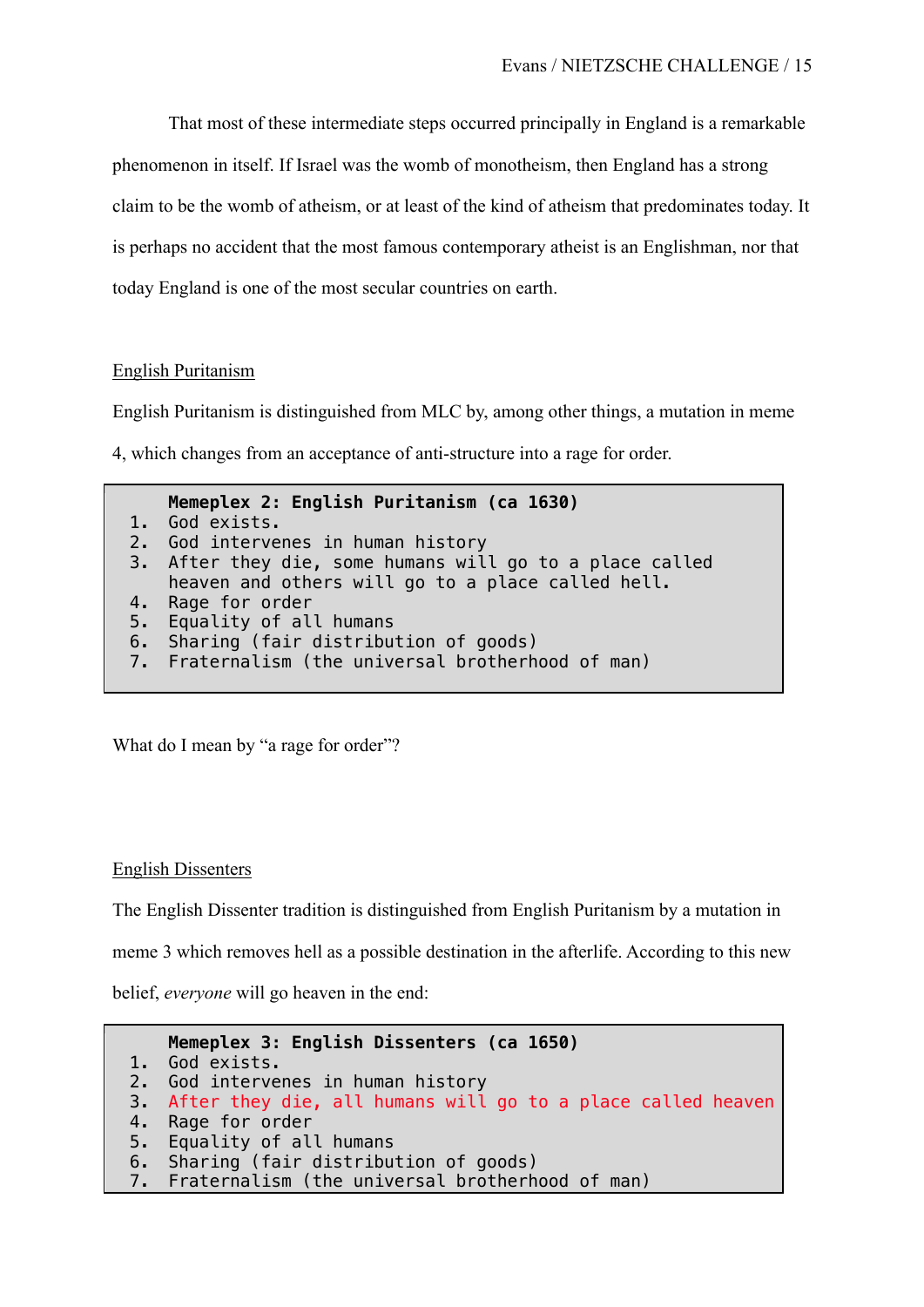How did this come about?

English Deism

English Deism is distinguished from the English Dissenter Tradition by a mutation in meme

2 according to which God is no longer seen as deeply interested and involved in human

history:

**Memeplex 4: English Deism (ca 1700)** 1. God exists. 2. God does not intervene in human history 3. After they die, all humans will go to a place called heaven 4. Rage for order 5. Equality of all humans 6. Sharing (fair distribution of goods) 7. Fraternalism (the universal brotherhood of man)

How did this change come about?

Militant Atheism

Militant Atheism is distinguished from English Deism by a mutation in meme 1 that

substitutes disbelief for belief in God.

#

It also involves a mutation in meme 3, in which belief in universal salvation is replaced by

disbelief in an afterlife of any kind. But does universalism still persist in some kind of

vestigial form in Militant Atheism?

```
Memeplex 5: Militant Atheism (ca 1770)
1. God does not exist
2. God does not intervene in human history
3. There is no life after death<br>4. Rage for order
   Rage for order
5. Equality of all humans
6. Sharing (fair distribution of goods)
```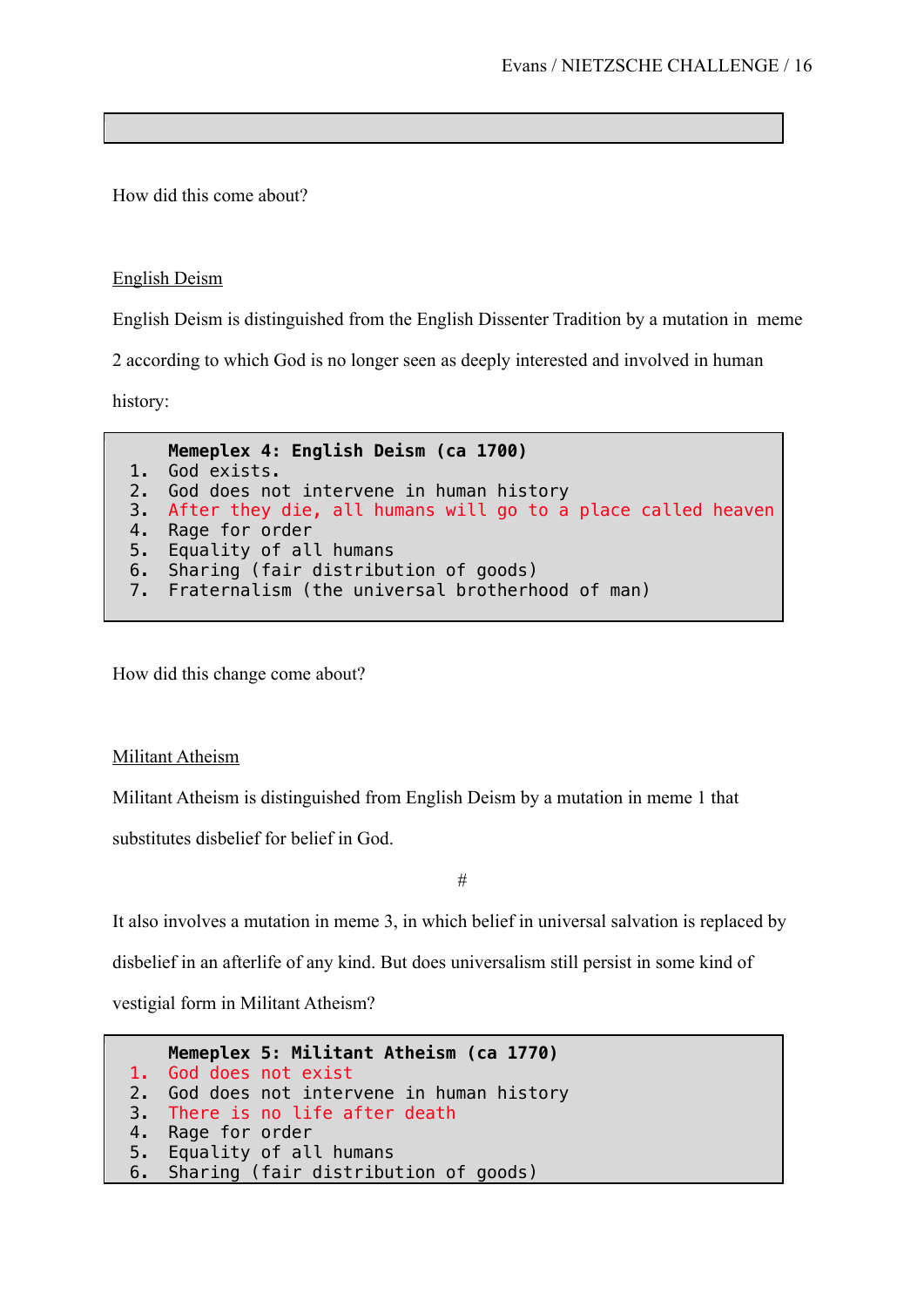## 7. Fraternalism (the universal brotherhood of man)

The switch to atheism (that is, the mutation in meme 1) was much easier in the context of English Deism than it would have been in the context of MLC.

#

Derived traits in Militant Atheism:

- 1. Equality of all humans (derived from MLC)
- 2. Sharing /fair distribution of goods (derived from MLC)
- 3. Fraternism (derived from MLC)
- 4. Rage for order (derived from ENGLISH PURITANS)
- 5. Something akin to universalism (derived from ENGLISH DISSENTERS)

#### Fear and loathing in Miltitant Atheism

The particular hatred that certain atheists feel for Islam betrays the Christian ancestry of their atheism. The Islamophobia that may be observed in Militant Atheism, for example, is clearly an ancestral trait inherited from the common ancestor that it shares with contemporary Catholicism clade (this is a large clade group). This trait has undergone little change since it first appeared in the seventh century AD. It is yet another synapomorphy, to be added to those listed in the previous section, such as anticlericalism and pacificsm.

We may also add to this list another kind of loathing that is present in Militant Atheism; namely, a loathing for Catholicism. Like Islamophobia this is also probably a derived trait, though this time from a more recent common ancestor than that which Militant Atheism shares with the other members of the Puritanism clade. In this case, the ancestors in question are the Puritans. There are certainly times when Professor Dawkins and his fellow travellers sound remarkably similar to a Puritan denouncing "those scheming Papists."